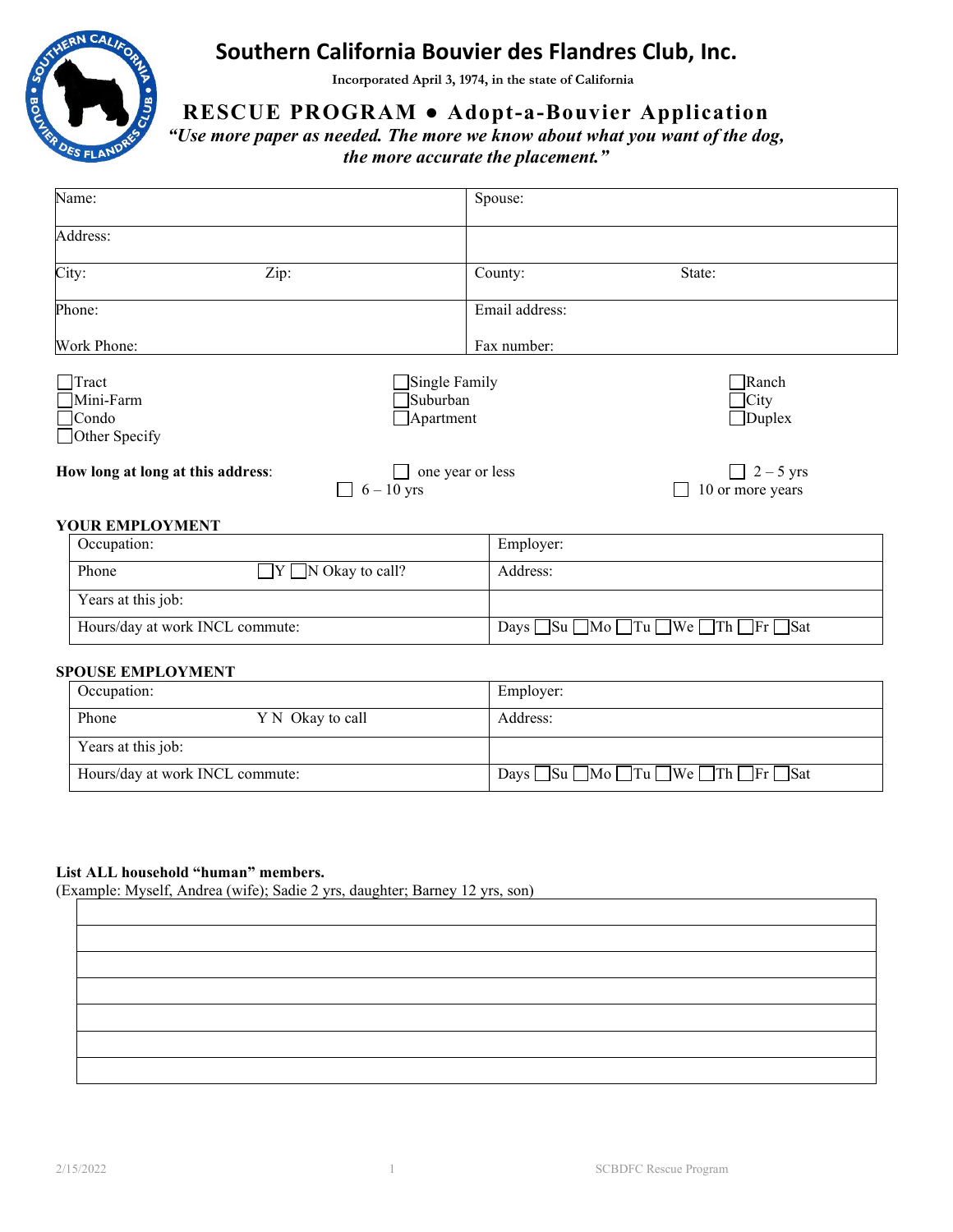\* If not, why do you wish to own one?

# **Who in the household wants a dog?**

| Will you attend dog obedience classes? $\Box$ Yes $\Box$ No                                                                                                                                                                                                                                                           |       |
|-----------------------------------------------------------------------------------------------------------------------------------------------------------------------------------------------------------------------------------------------------------------------------------------------------------------------|-------|
|                                                                                                                                                                                                                                                                                                                       |       |
| Who will be primarily responsible for feeding, grooming, maintaining and exercising the dog?                                                                                                                                                                                                                          |       |
|                                                                                                                                                                                                                                                                                                                       |       |
|                                                                                                                                                                                                                                                                                                                       |       |
|                                                                                                                                                                                                                                                                                                                       |       |
| What is your opinion on dog crates? Have you ever used one in housebreaking?                                                                                                                                                                                                                                          |       |
|                                                                                                                                                                                                                                                                                                                       |       |
|                                                                                                                                                                                                                                                                                                                       |       |
|                                                                                                                                                                                                                                                                                                                       |       |
|                                                                                                                                                                                                                                                                                                                       |       |
|                                                                                                                                                                                                                                                                                                                       |       |
|                                                                                                                                                                                                                                                                                                                       |       |
| Do you know how to groom a Bouvier? $\Box$ Yes $\Box$ No<br>Are you willing to learn how to groom? $\Box$ Yes $\Box$ No<br>Are you aware of the cost of professional grooming? $\Box$ Yes $\Box$ No<br>Do you have a dog run? □ Yes □ No<br>Do you have a fenced yard? $\Box$ Yes $\Box$ No Fence Height: Gate Height |       |
| <b>Type of Fence:</b> □ Chain link □ Wood □ Concrete Block □ Other, Please Specify                                                                                                                                                                                                                                    |       |
| YOUR VETERINARIAN<br>Address<br>Name:                                                                                                                                                                                                                                                                                 | Phone |

Golden, male – intact, 1964-1968, family moved, gave to neighbor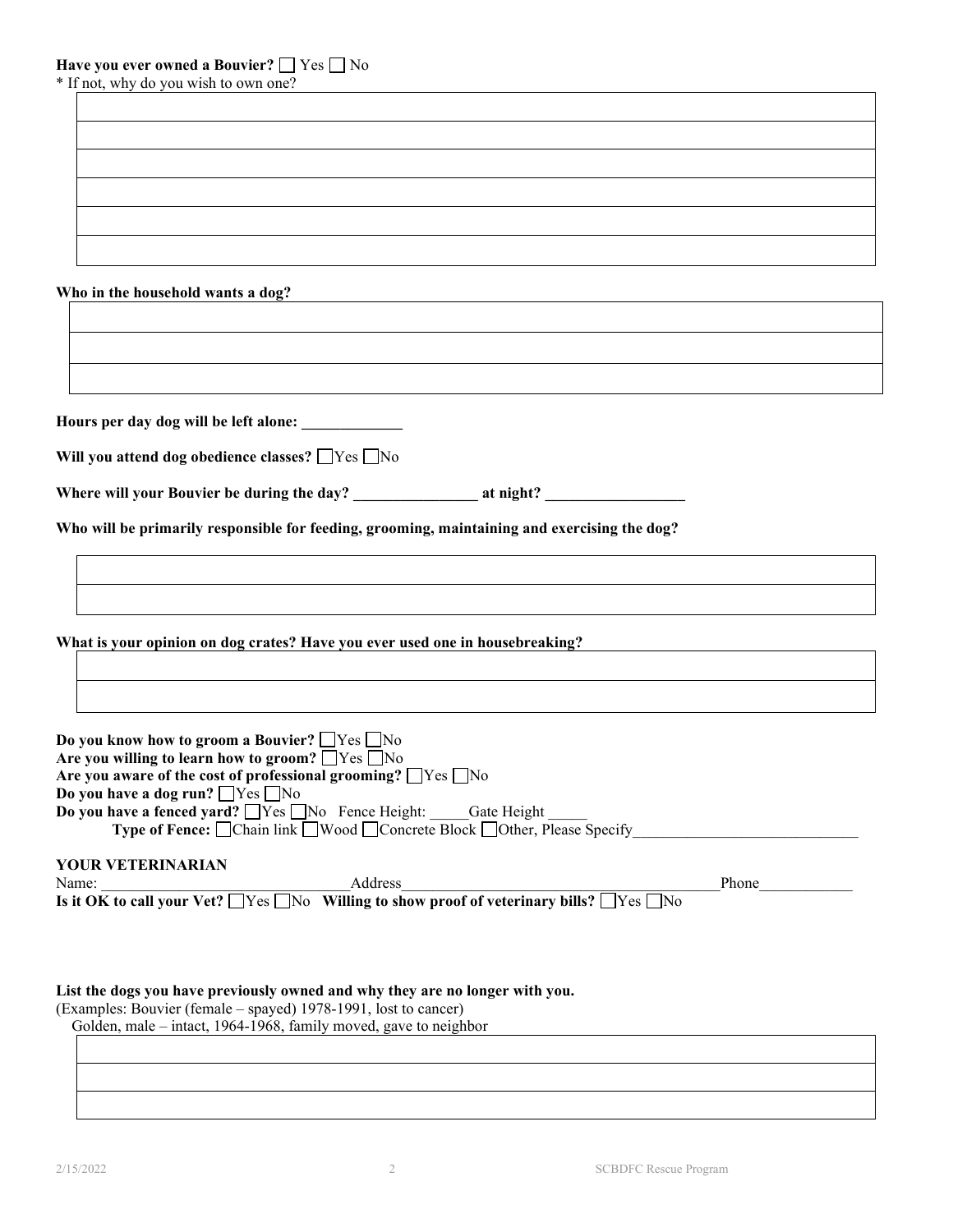## **List ALL CURRENT ANIMALS in the household, if neutered or intact, and a brief description of their personalities.** (Example: Dog/Golden, male-intact, lives indoors, mellow!

 Cockatoo, sex unknown, lives indoors, spoiled/confident Cat/Male – neutered/declawed, lives mostly outdoors, rules the house Dog/Cocker Spaniel, female-spayed, ball fanatic loves kids

| <b>Dog will be used in:</b> $\Box$ as Companion $\Box$ in Agility $\Box$ for Breeding $\Box$ Carting $\Box$ Commercial Guard $\Box$ Tracking |
|----------------------------------------------------------------------------------------------------------------------------------------------|
| $\Box$ Competitive Obedience $\Box$ Conformation Competition $\Box$ Fly ball $\Box$ Herding $\Box$ Personal Guard $\Box$ Ring Sport          |
|                                                                                                                                              |
| Describe behavior or training challenges with previous or current dogs.                                                                      |
|                                                                                                                                              |
|                                                                                                                                              |
|                                                                                                                                              |
|                                                                                                                                              |
|                                                                                                                                              |
|                                                                                                                                              |
|                                                                                                                                              |

**Describe the temperament of the perfect dog for you and your family.**